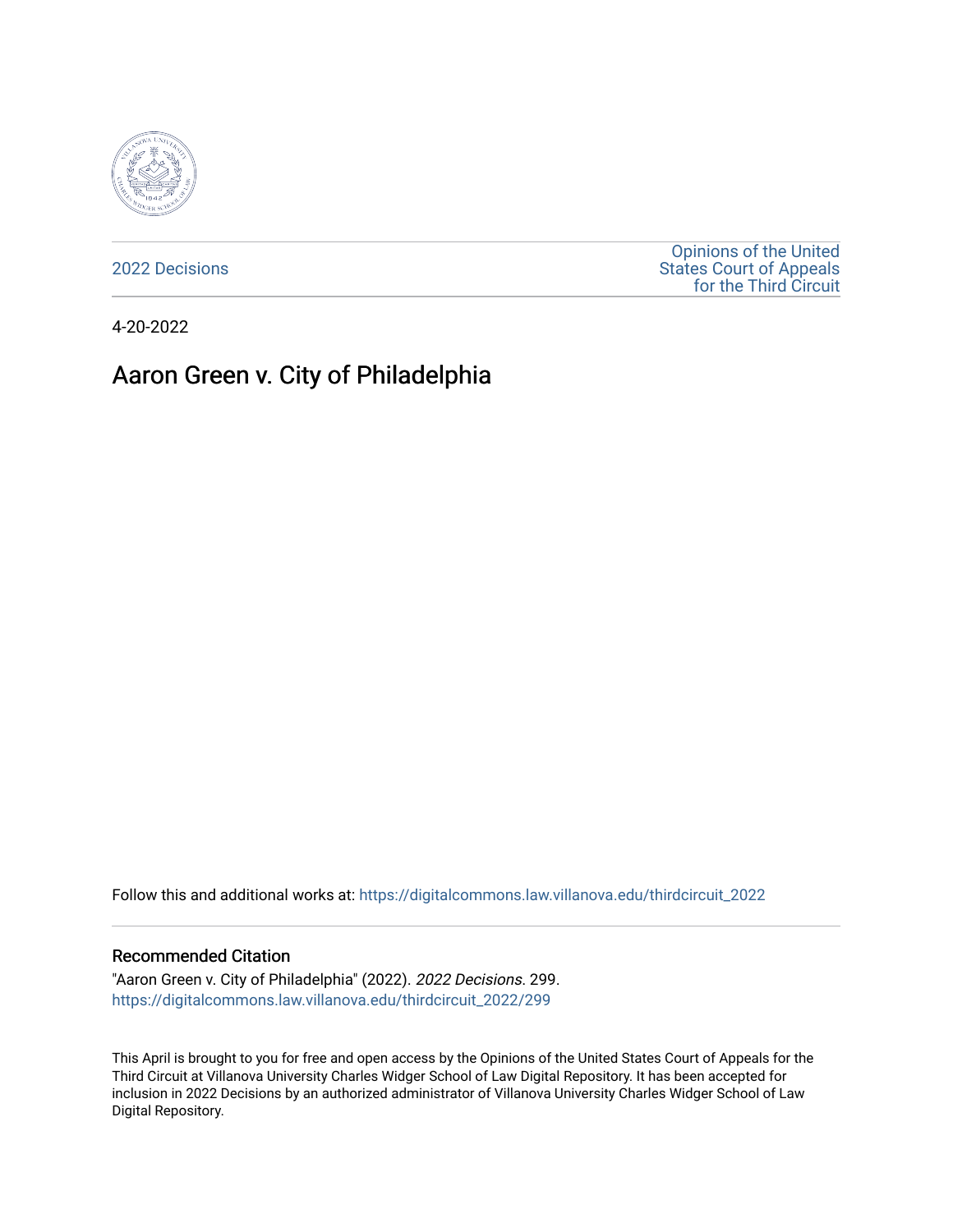# **NOT PRECEDENTIAL**

# UNITED STATES COURT OF APPEALS FOR THE THIRD CIRCUIT

\_\_\_\_\_\_\_\_\_\_\_\_\_\_

No. 21-1034 \_\_\_\_\_\_\_\_\_\_\_\_\_\_

### SERGEANT AARON GREEN,

Appellant

v.

CITY OF PHILADELPHIA, d/b/a Philadelphia Police Department

 $\overline{\phantom{a}}$ 

Appeal from the United States District Court for the Eastern District of Pennsylvania (D.C. No. 2-19-cv-03156) District Judge: Honorable Joshua D. Wolson

Submitted January 19, 2022

\_\_\_\_\_\_\_\_\_\_\_\_\_\_

Before: JORDAN, RESTREPO, and PORTER, *Circuit Judges*

(Filed: April 20, 2022) \_\_\_\_\_\_\_\_\_\_\_\_\_\_

# OPINION\* \_\_\_\_\_\_\_\_\_\_\_\_\_\_

<sup>\*</sup> This disposition is not an Opinion of the full Court and, pursuant to I.O.P. 5.7, does not constitute binding precedent.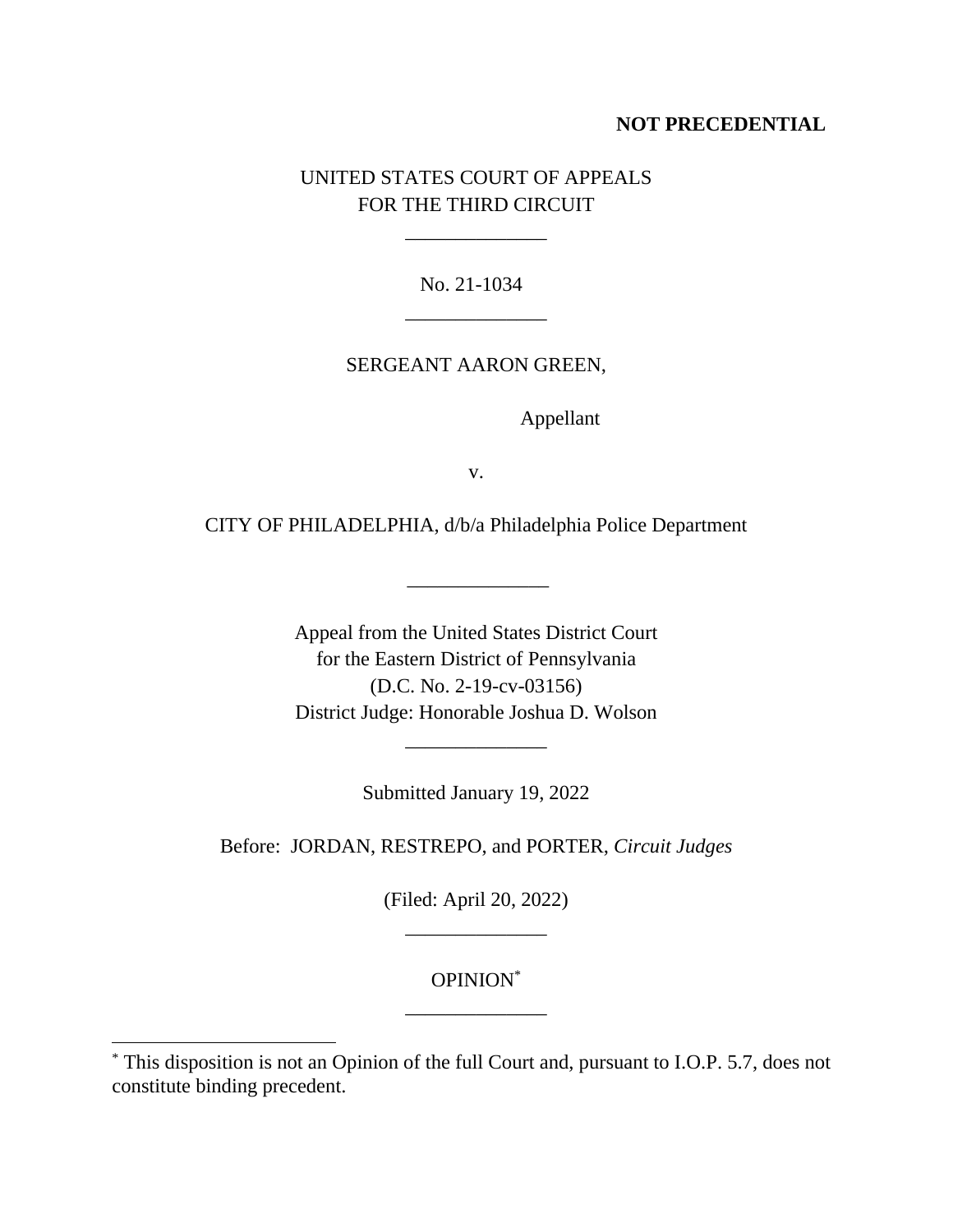#### RESTREPO, *Circuit Judge*

Appellant, Aaron Green, asserts a claim against appellee, the City of Philadelphia, under 42 U.S.C. § 1983 for a violation of the Equal Protection Clause and a disparate impact claim under Title VII of the Civil Rights Act ("Title VII"). On appeal, Green challenges the District Court's grant of the City's Motion for Summary Judgment. For the reasons that follow, we affirm.

# **I. Factual and Procedural History**

The Philadelphia Police Department ("PPD") randomly drug-tests its officers. Ten percent of officers selected for testing must submit both urine and hair samples, which detect a much longer period of drug use. From 2014 to 2019, the PPD administered hair tests to 7,900 African American officers, 13,170 Caucasian officers, and 96 officers who self-identified as "other." Three African American officers, one Caucasian officer, and one "other" officer tested positive for cocaine during this period.

Green was an officer with the PPD from 1991 to 2018, rising to the rank of sergeant. In 2018, a hair sample taken from Green's chest tested positive for cocaine and cocaine metabolites. The accompanying urine sample tested negative but was diluted below acceptable levels, which Green attributed to the alleged diuretic effects of a prescription medication. Two subsequent retests returned positive hair tests and negative urine tests. Green's union representative advised him to retire from the police rather than be fired, and he did so on November 21, 2018.

2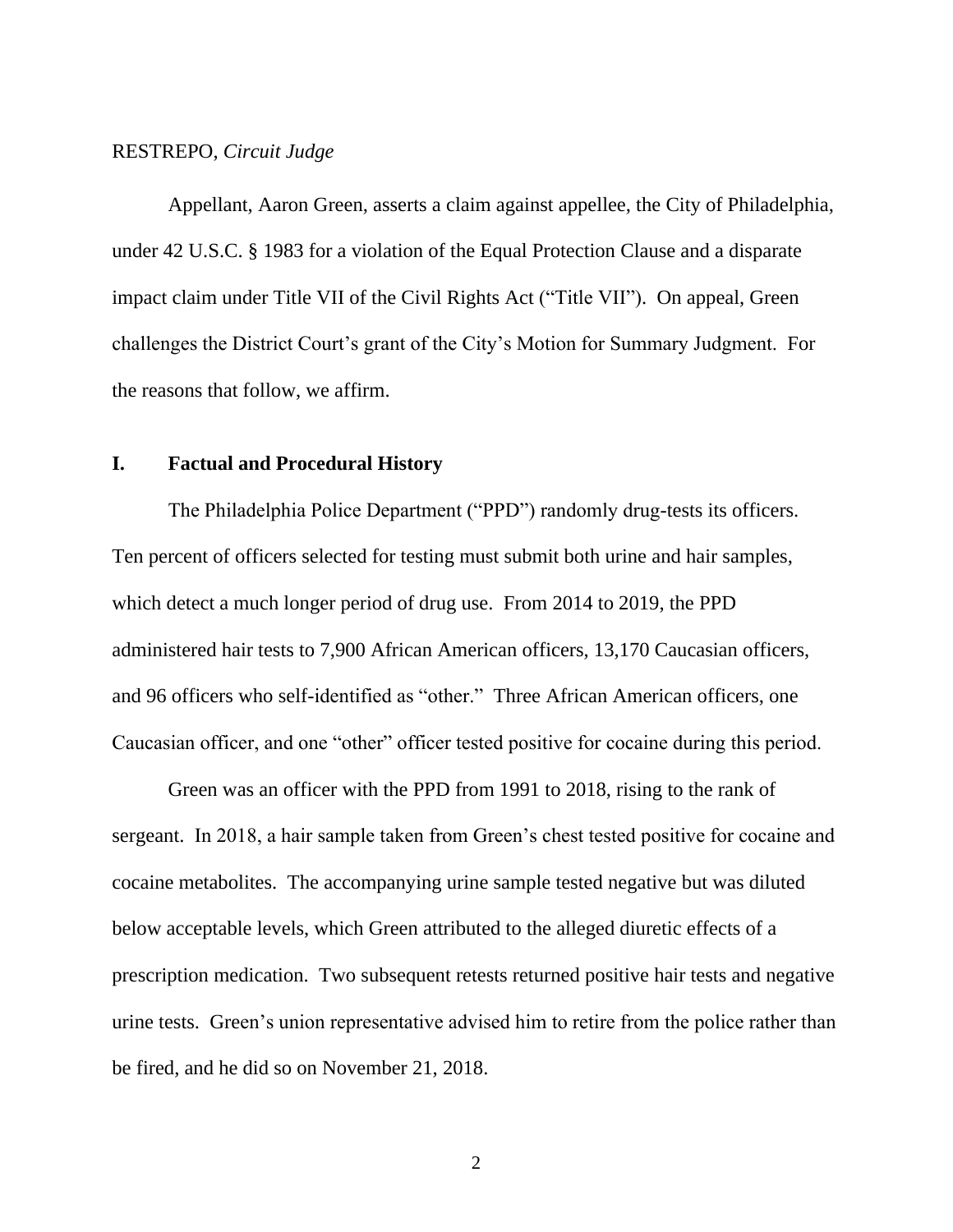On September 23, 2019, Green filed a lawsuit claiming that the PPD's use of hair testing has a disparate impact on African American officers in violation of Title VII and the Constitution's Equal Protection Clause. After discovery, Green presented an expert report by a forensic pathologist, Dr. William Cox, who opined that hair testing may be unreliable due to the risk of external contamination.

The City presented an expert report by a toxicologist, Dr. Leo Kadehjian. He opined that hair testing was well-studied in the scientific community; several large studies found no statistically significant difference in rates of positive hair tests between African Americans and Caucasians. Further, he explained that the City's testing method was consistent with scientifically accepted methods and therefore reliable. In Dr. Kadehjian's view, the possibility that Green's positive test came from external contamination was minimal because his hair sample came from his chest and contained a high concentration of cocaine metabolites. Moreover, Green's urine test was eleven times more diluted than expected and thus did not cast doubt on the validity of the positive results of the hair tests.

Dr. Cox retracted his report after reading Dr. Kadehjian's report and the transcript of Green's deposition for the first time. He specifically noted that the sample from Green's chest all but eliminated the risk of external contamination. Further, he noted that Green's prescription medication did not have diuretic properties and that his test was likely positive because he had used cocaine.

Green then presented a second expert report by Dr. Sol Bobst, a toxicologist. Dr. Bobst opined that hair testing is biased because the melanin in the hair of African

3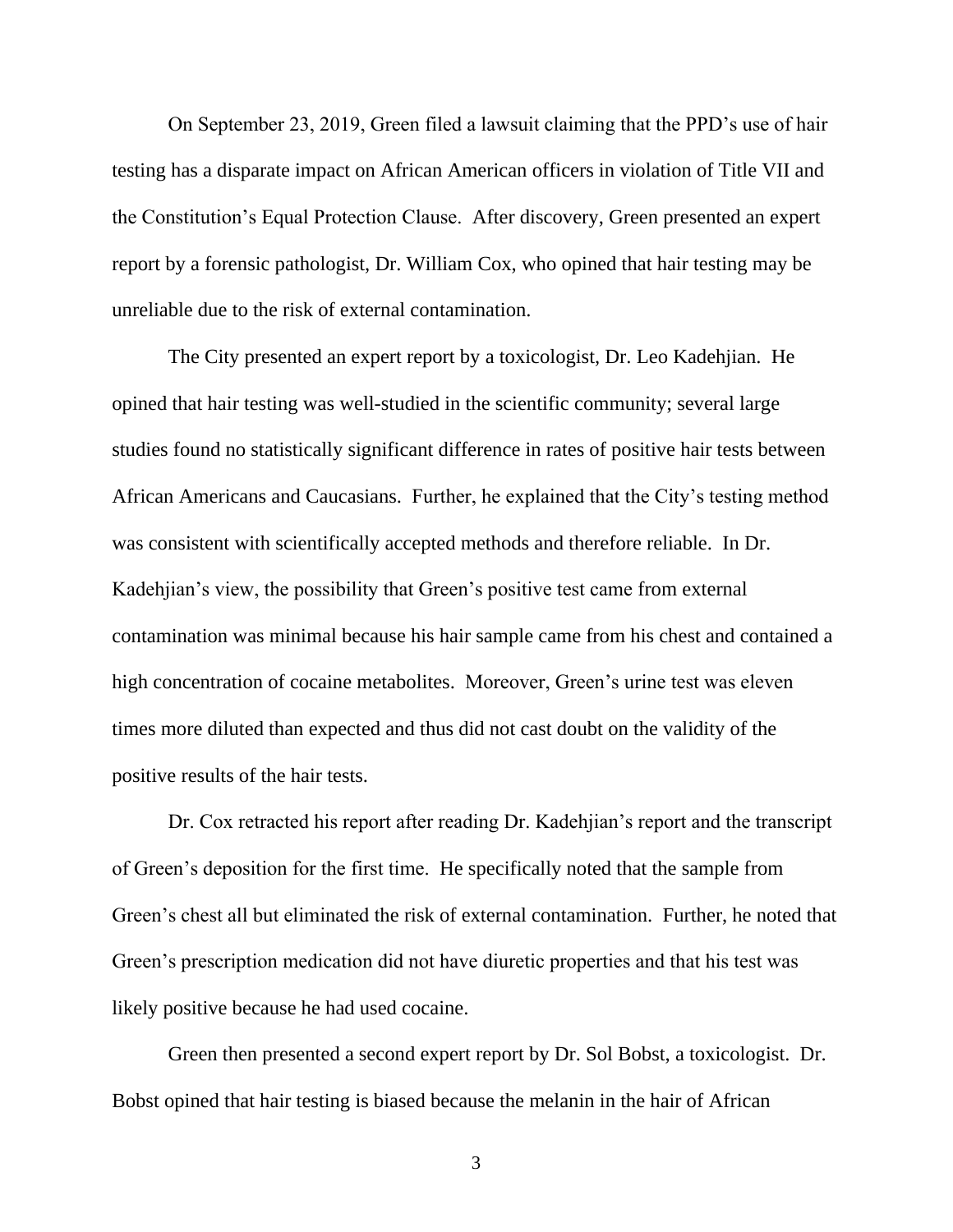Americans creates a longer-lasting risk of environmental contamination and can lead to false positives. Green also deposed Dr. George Hayes, the City's physician. Dr. Hayes testified that the City was aware of the possibility of environmental contamination causing a racial bias in hair testing. However, he noted his beliefs that the City's hair washing procedure nullified such risk, and that the City's hair testing did not create a higher likelihood of positive tests for African American officers.

The City moved for summary judgment on both claims, which the District Court granted. For the Title VII claim, the Court found that Green failed to make out a prima facie case of a disparate impact because he did not offer a statistical analysis showing an actual disparate impact. For the Equal Protection claim, the Court found that Green failed to show that he was treated differently than Caucasian officers and failed to show intentional discrimination. Green timely appealed the District Court's ruling to this Court.

# **II. Legal Standard**

The District Court had jurisdiction pursuant to 28 U.S.C. § 1331, and we have jurisdiction pursuant to 28 U.S.C. § 1291. We review the District Court's grant of summary judgment de novo, applying the same standard as the District Court. *Andrews v. Scuilli*, 853 F.3d 690, 696 (3d Cir. 2017) (citations omitted). Summary judgment is appropriate when there is no genuine issue of material fact and the moving party is entitled to judgment as a matter of law. *Id.*; Fed R. Civ. P. 56(a). We will reverse a district court's grant of summary judgment only "when we conclude that material facts

4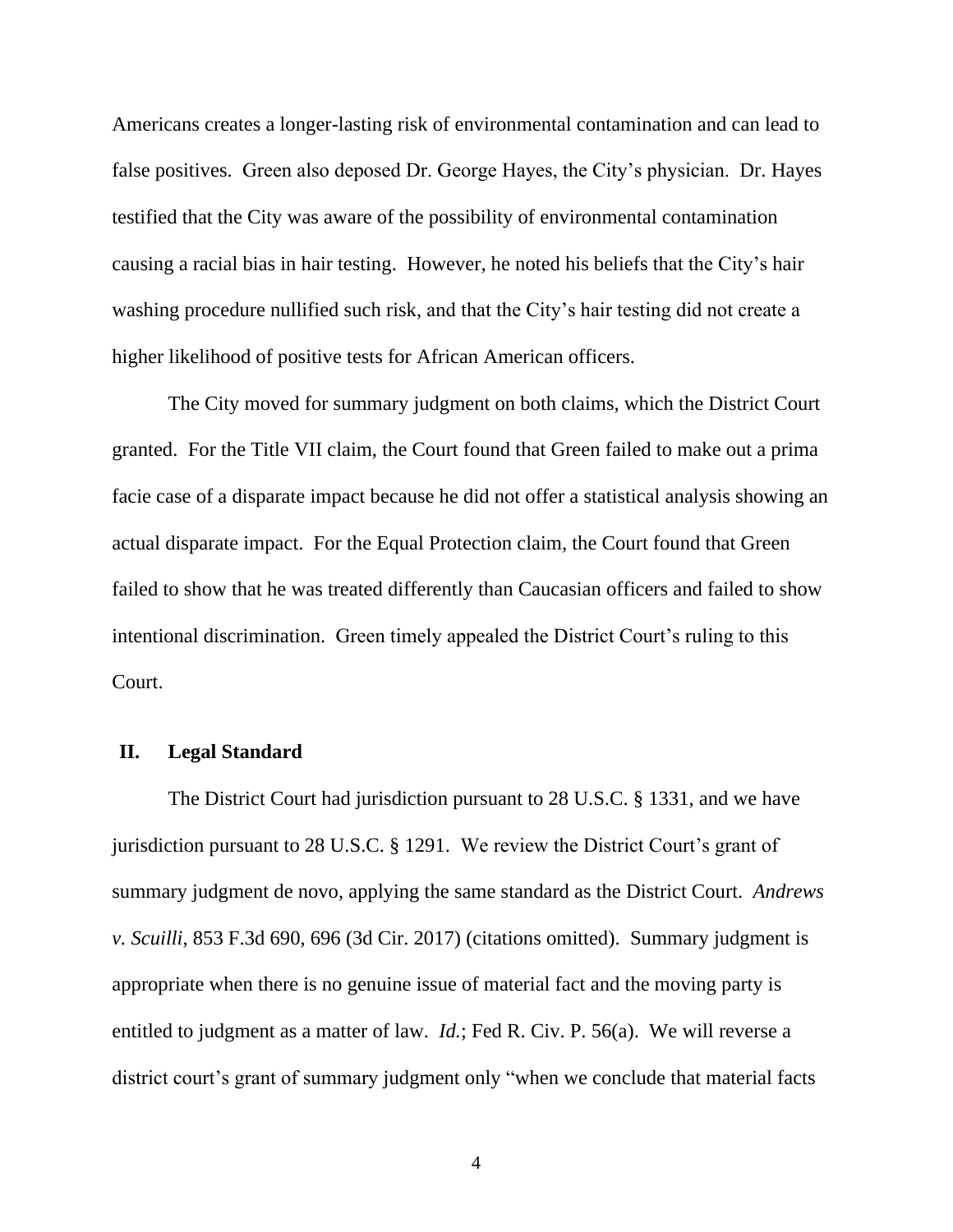are in dispute, or when we determine that the undisputed facts—viewed in a light most favorable to the non-moving party—could objectively support a jury's verdict in favor of the non-moving party." *Andrews*, 853 F.3d at 696 (citing *Orsatti v. N.J. State Police*, 71 F.3d 480, 482 (3d Cir. 1995)).

# **III. Discussion**

As the District Court found, Green failed to offer any statistical analysis showing a true disparate impact, and he failed to show that the City's use of hair tests is intentionally discriminatory. He therefore failed to carry his burden to present evidence of a triable issue of fact on either claim. Accordingly, we affirm the District Court's grant of summary judgment in favor of the City.

#### **A. Green's Title VII claim fails**

Title VII makes it unlawful for an employer to discriminate against an employee based on their race, color, religion, gender, or national origin. 42 U.S.C. § 2000e– 2(a)(2). Plaintiffs can show that facially neutral employment practices are discriminatory if they have a disparate impact on a protected class. *Ricci v. DeStefano*, 557 U.S. 557, 577-78 (2009). Disparate impact claims follow a three-step burden-shifting framework. *NAACP v. N. Hudson Reg'l Fire & Rescue*, 665 F.3d 464, 476 (3d Cir. 2011). First, the plaintiff must establish a prima facie case of disparate impact by "demonstrat[ing] that application of a facially neutral standard has caused a significantly discriminatory . . . pattern." *Id.* (internal quotation marks and citations omitted). We agree with the District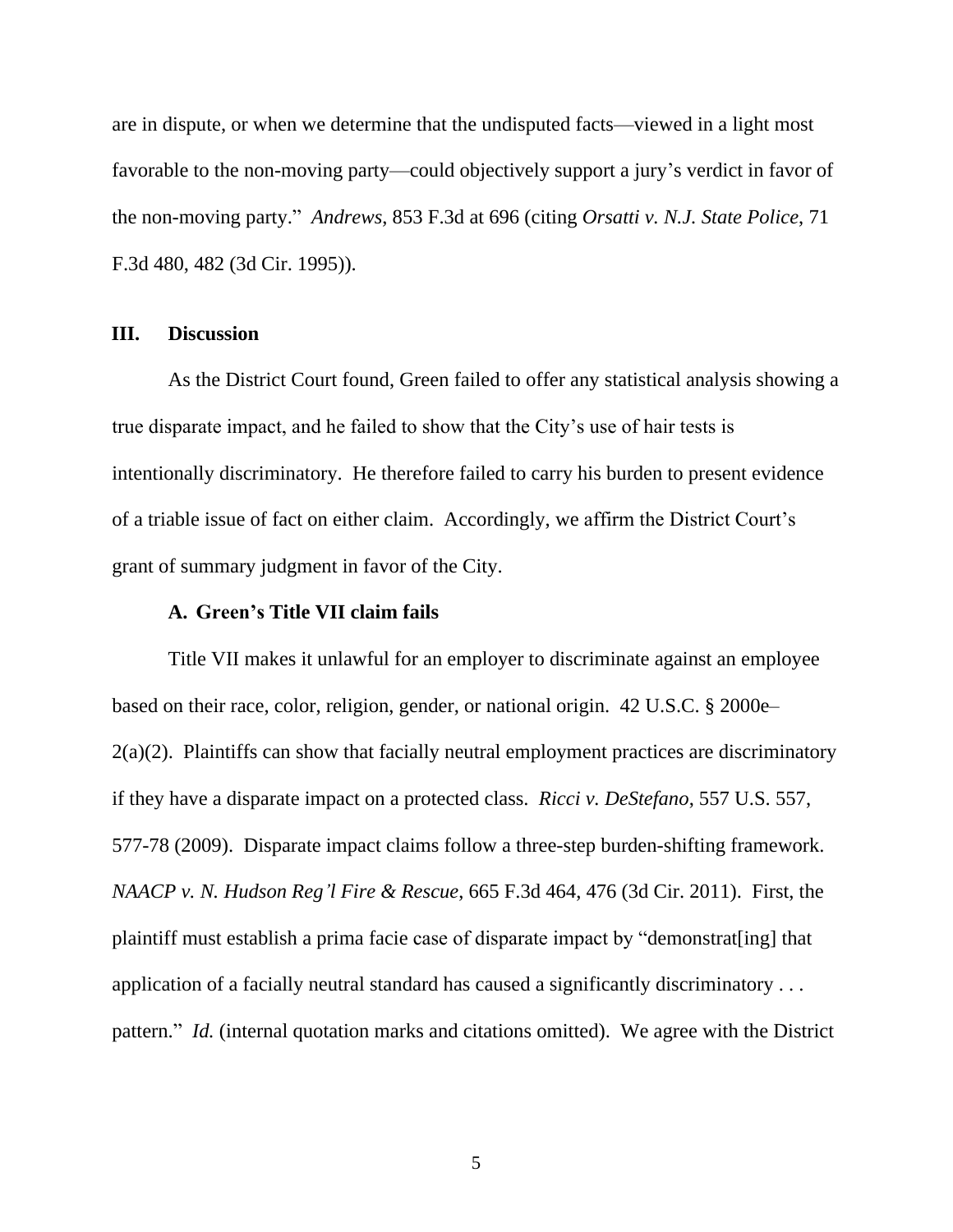Court that Green has failed to make a prima facie case, so we will not proceed to steps two and three. $<sup>1</sup>$ </sup>

Establishing a prima facie case requires the plaintiff to "prove a significant statistical disparity and to 'demonstrate that the disparity [he] complain[s] of is the result of one or more of the employment practices that [he is] attacking.'" *Id.* (quoting *Wards Cove Packing Co. v. Atonio*, 490 U.S. 643, 657 (1989)). Mathematical certainty is not required to prove a causal link, but "statistical disparities must be sufficiently substantial that they raise such an inference of causation." *Meditz v. City of Newark*, 658 F.3d 364, 371 (3d Cir. 2011) (quotation marks and citation omitted).

Green has identified an employment practice—the use of hair tests to screen for drug use—but has failed to offer anything more than raw statistical data to prove that this practice has caused a disparate impact in the rates of positive tests for African American officers. The statistics Green proffered indicate that .038% of African American officers, .008% of Caucasian officers, and 1% of officers identifying as "other" had positive test results. These numbers reveal nothing about the rate of false positives and do not show a disparate impact without further statistical analysis using accepted measures of statistical significance. *Meditz*, 658 F.3d at 372–73. Without statistical analysis, it is impossible

<sup>&</sup>lt;sup>1</sup> If the plaintiff makes a prima facie showing, the burden shifts to the employer to show that the challenged practice is job-related and consistent with a business necessity. *Id.* at 477. If the employer shows a legitimate business justification, the burden shifts back to the plaintiff to demonstrate that alternative practices exist that could fulfill the same business purpose with a less discriminatory impact. *Id.* We need not discuss the legitimate business justification for hair testing or alternative practices because Green's claim fails at the first step of the analysis.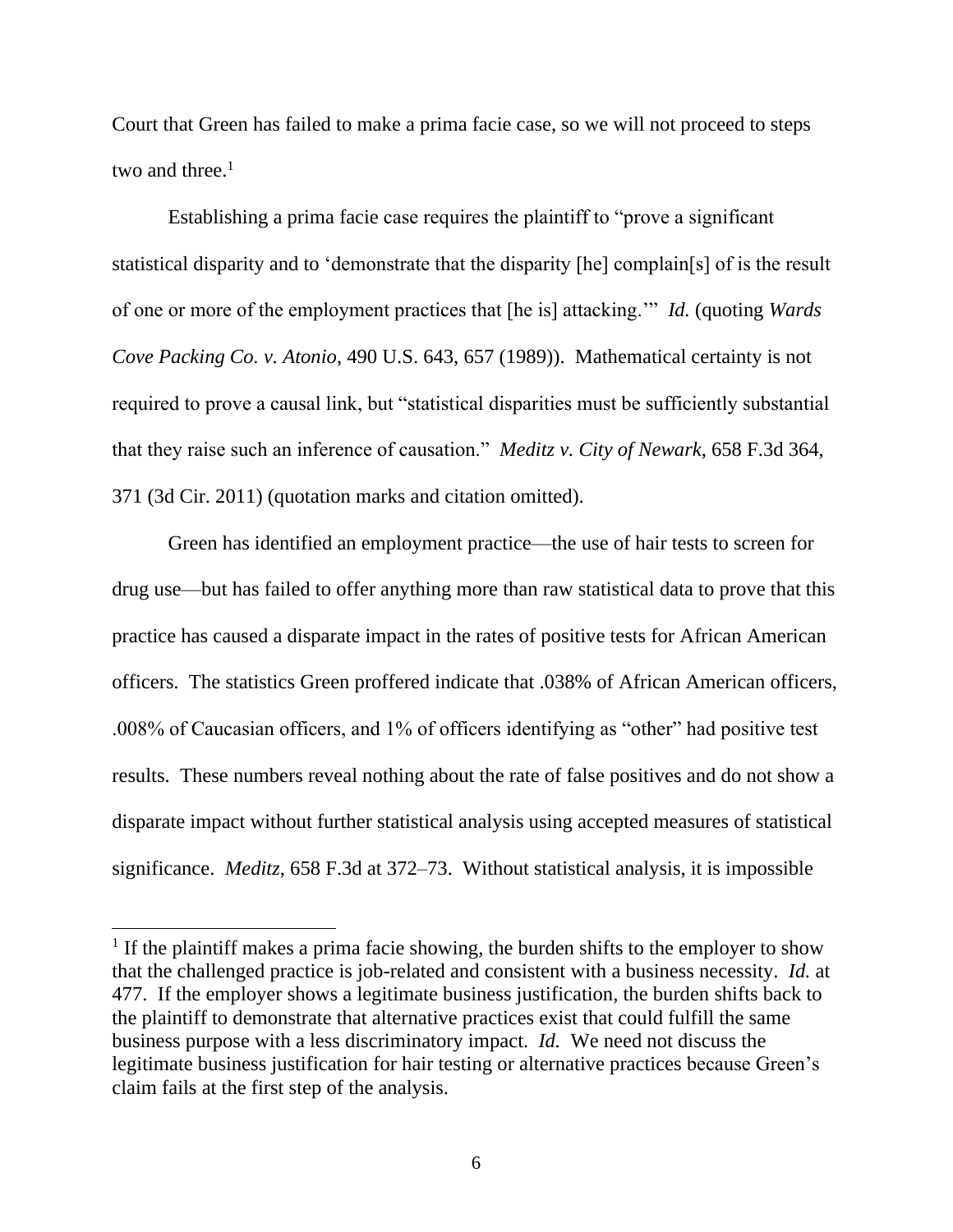for a jury to reasonably conclude that the difference in the raw percentages is caused by the City's use of hair tests rather than a simple product of chance.<sup>2</sup>

Green argues that he can establish a prima facie case based on the statistics and testimony of his expert witness, Dr. Bobst, who claimed that hair tests "cause[] racial disparity for African Americans." App. 1202. However, as the District Court pointed out, Dr. Bobst's testimony only suggests that hair testing has a potential risk of bias generally. His testimony does nothing to show that the PPD's use of hair testing has actually had a disparate impact on African American officers. Without any evidence of causation offered by Green or his expert, the raw statistics and Dr. Bobst's testimony cannot establish that the PPD's use of hair tests has disparately impacted African American officers. Thus, Green has failed to bring forth concrete evidence sufficient to establish a prima facie case. *See Celotex Corp. v. Catrett*, 477 U.S. 317, 322–23 (1986). We therefore affirm the District Court's grant of summary judgment in favor of the City on Green's Title VII claim.<sup>3</sup>

<sup>&</sup>lt;sup>2</sup> It is possible for a plaintiff to make a prima facie case based on statistics alone and without statistical analysis, but that is only in rare cases when there is a "significant" statistical disparity" between classes. *Ricci*, 557 U.S. at 587. Green cites to cases from the First Circuit for this proposition, but this is not a "singularly compelling factual context," in which "the logical force of the conclusion that the numbers suggest" is obvious. *EEOC v. Steamship Clerks Union, Local 1066*, 48 F.3d 594, 604–05 (1st Cir. 1995).

<sup>3</sup> Green cites to a case from the First Circuit, *Jones v. City of Boston*, 752 F.3d 38 (1st Cir. 2014), where the Court held that a plaintiff presented a prima facie case of disparate impact based on the Boston Police Department's use of hair tests. *Id.* at 53. *Jones* is distinguishable from Green's case because the plaintiff and the Court in *Jones* relied on a sophisticated statistical analysis involving a set p-value and standard deviations. *Id.* at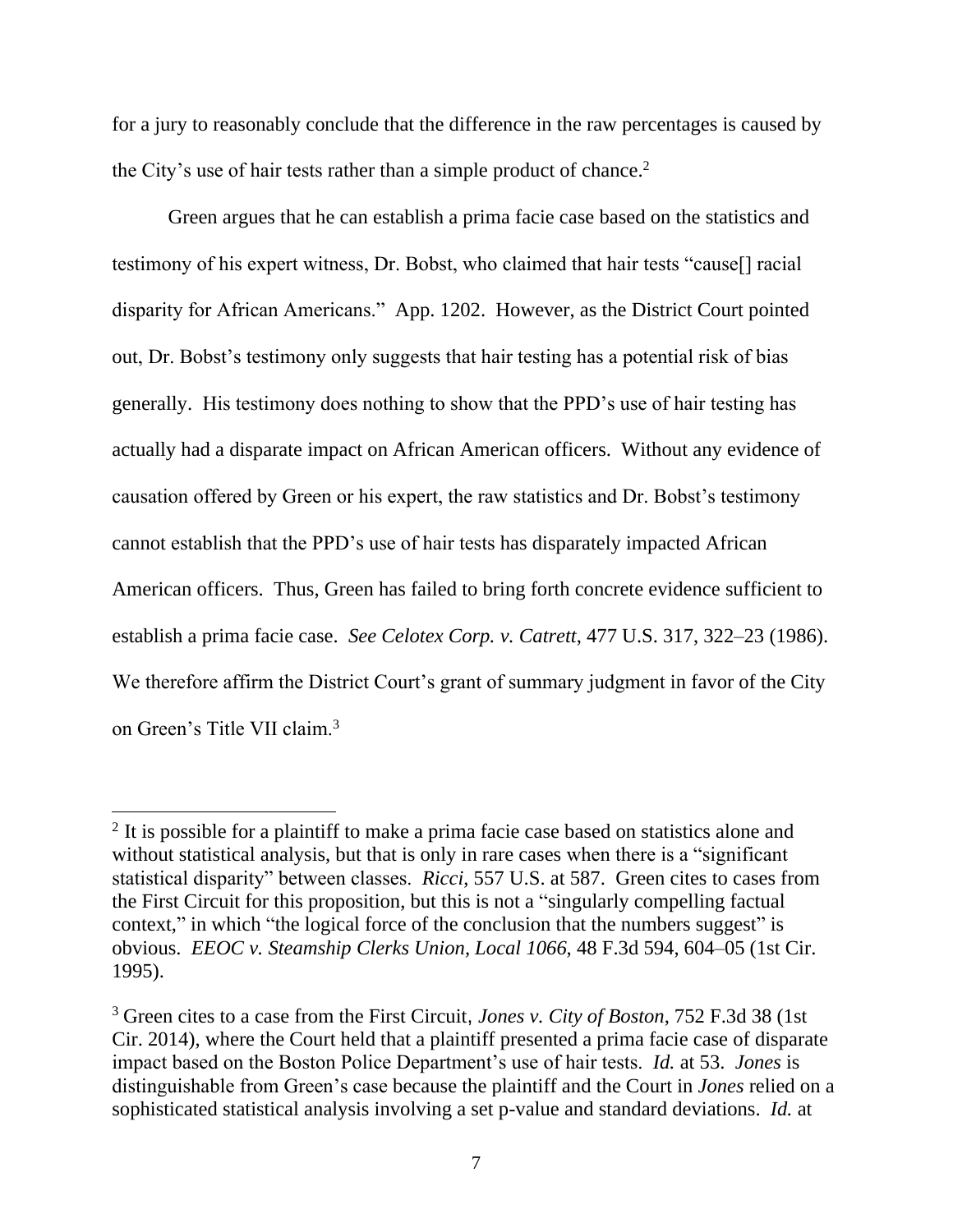#### **B. Green's Equal Protection claim fails**

We also affirm the District Court's grant of summary judgment in favor of the City on Green's Equal Protection claim. To establish a claim under § 1983 for a violation of the Equal Protection Clause, plaintiffs must show that (1) they "received different treatment from that received by other individuals similarly situated," and (2) the different treatment was purposefully discriminatory. *Chambers v. Sch. Dist. of Phila. Bd. of Educ.*, 587 F.3d 176, 196 (3d Cir. 2009) (quoting *Andrews v. City of Phila.*, 895 F.2d 1469, 1478 (3d Cir. 1990)).

Green's claim fails on both prongs. As discussed above, Green has failed to provide statistically significant evidence showing that the hair tests caused a disparate impact on African American officers. Moreover, the City administered the same tests to African American and Caucasian officers and subjected every officer to the same punishment if they failed. Green therefore fails to show that he and other African American officers were treated differently from similarly situated Caucasian officers.

Green also fails to show a triable issue of the City's purposeful intent to discriminate. Showing purposeful discrimination requires more than proof of a disparate impact—it requires a plaintiff to provide additional "indicia of purposeful discrimination." *Pennsylvania v. Flaherty*, 983 F.2d 1267, 1273 (3d Cir. 1993). These indicia of purposeful discrimination must imply that the City performed the hair tests "at

<sup>44–48.</sup> Green and his expert, on the other hand, relied simply on raw statistics and generalized opinions about the possible bias in hair tests.